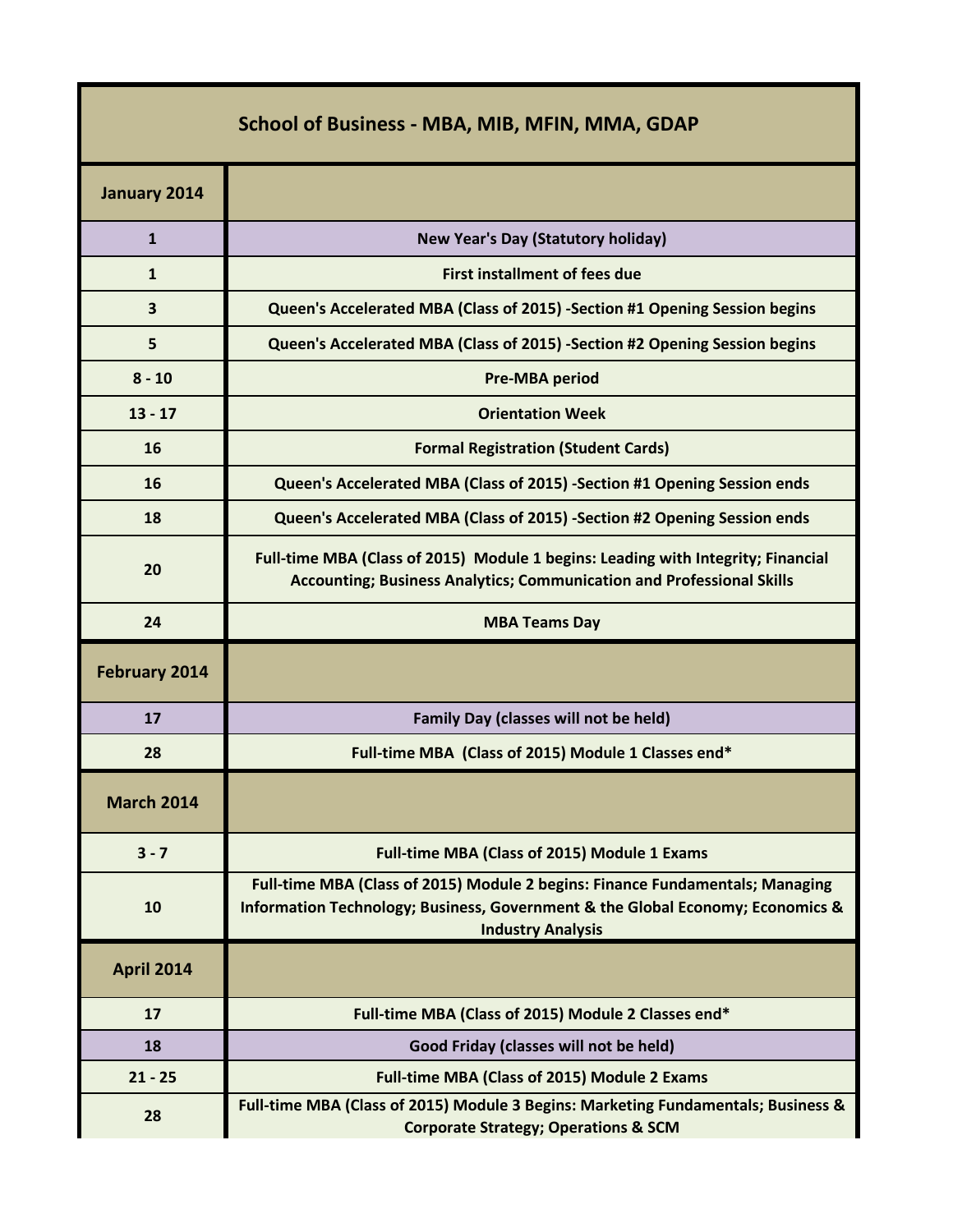| 30               | Last date to apply to graduate in SOLUS for Spring 2014                             |
|------------------|-------------------------------------------------------------------------------------|
| <b>May 2014</b>  |                                                                                     |
| $\mathbf{1}$     | Second installment of fees due                                                      |
| $\mathbf{1}$     | Queen's Graduate Diploma in Accounting (Class of 2014) begins                       |
| $17 - 23$        | Queen's Accelerated MBA (Class of 2015) -2nd Residential Session                    |
| 19               | Victoria Day (classes will not be held)                                             |
| 23               | <b>Full-time MBA (Class of 2015) Toronto Bus Trip</b>                               |
| <b>June 2014</b> |                                                                                     |
| 6                | Full-time MBA (Class of 2015) Module 3 Classes end*                                 |
| $9 - 13$         | Full-time MBA (Class of 2015) Module 3 Exams                                        |
| $15 - 20$        | <b>Short Break</b>                                                                  |
| 16               | Queen's Master of Management Analytics (Class of 2015) begins                       |
| $16 - 22$        | Queen's Master of Management Analytics (Class of 2015) -Opening Session             |
| 20               | Queen's Master of Finance (Class of 2015) begins                                    |
| $20 - 25$        | Queen's Master of Finance (Class of 2015) -Section #1 Opening Session               |
| $21 - 26$        | Queen's Master of Finance (Class of 2015) -Section #2 Opening Session               |
| $24 - 27$        | <b>Full-time MBA (Class of 2015) Toronto BCC Trip</b>                               |
| 29               | Cornell - Queen's Executive MBA (Class of 2016) - Section #1 Opening session begins |
| <b>July 2014</b> |                                                                                     |
| 1                | Canada Day (Classes will not be held)                                               |
| $\overline{2}$   | Full-time MBA (Class of 2015) Elective Stream begins*                               |
| $\overline{7}$   | Cornell - Queen's Executive MBA (Class of 2016) - Section #2 Opening session begins |
| 13               | Cornell - Queen's Executive MBA (Class of 2016) - Section #1 Opening session ends   |
| 15               | First date to apply to graduate in SOLUS for Fall 2014                              |
| 16               | <b>Full-time MBA (Class of 2015) Toronto Bus Trip</b>                               |
| 21               | Cornell - Queen's Executive MBA (Class of 2016) - Section #2 Opening session ends   |
| 25               | Queen's Graduate Diploma in Accounting (Class of 2014) ends                         |
| August 2014      |                                                                                     |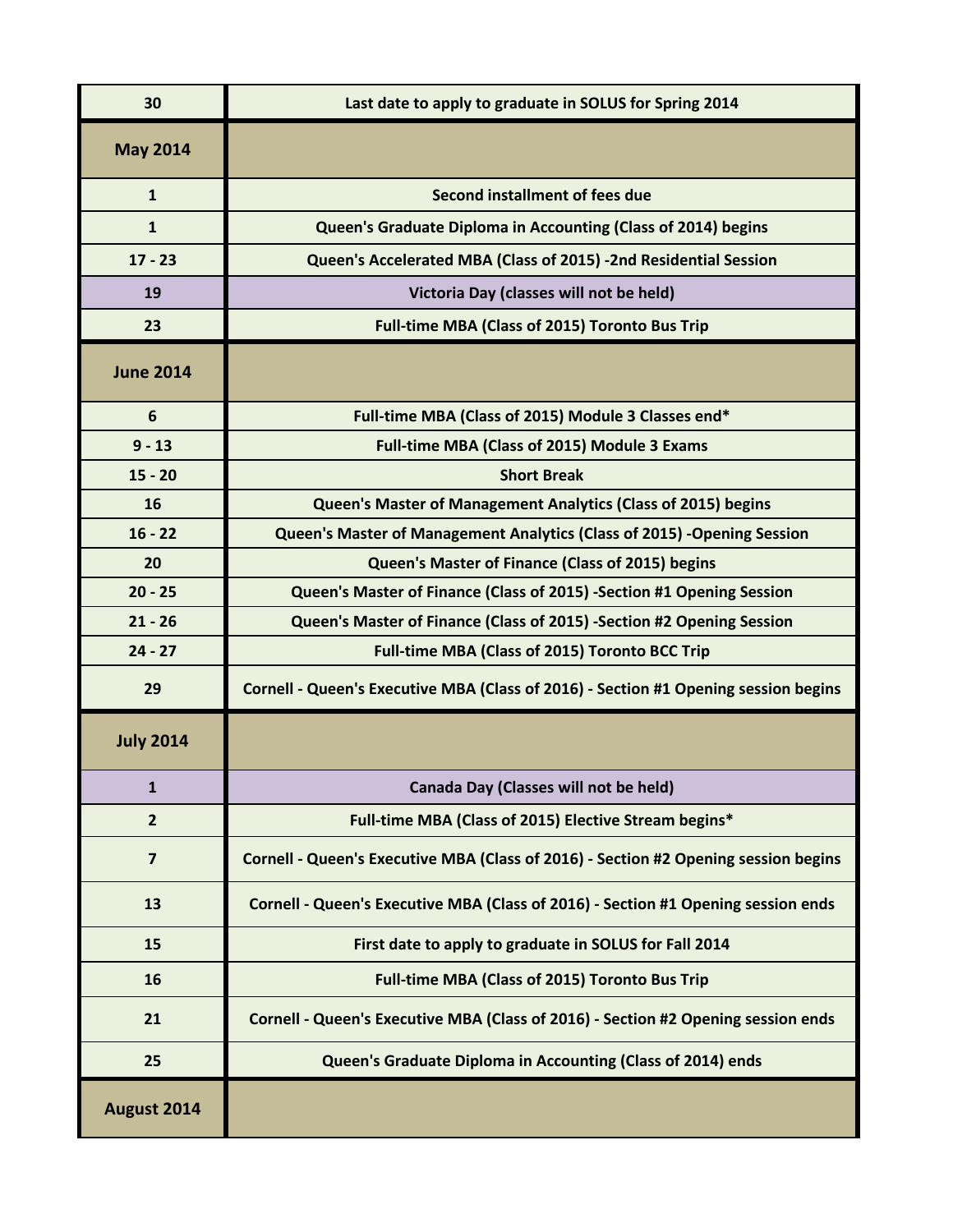| 4              | Civic Holiday (Classes will not be held)                                        |
|----------------|---------------------------------------------------------------------------------|
| 13             | <b>Full-time MBA (Class of 2015) Toronto Bus Trip</b>                           |
| $14 - 27$      | Queen's Executive MBA (Class of 2016) opening session                           |
| September 2014 |                                                                                 |
| $\mathbf{1}$   | Labour Day (University closed)                                                  |
| $\mathbf{1}$   | Third installment of fees due                                                   |
| $\overline{2}$ | Queen's Master of International Business (MIB) Fall Term begins                 |
| 4              | <b>Full-time MBA (Class of 2015) Toronto Bus Trip</b>                           |
| 30             | Last day to apply to graduate for Fall 2013 (TENTATIVE)                         |
| October 2014   |                                                                                 |
| $11 - 17$      | Queen's Accelerated MBA (Class of 2015) -3rd Residential Session                |
| 13             | <b>Thanksgiving Day (University closed)</b>                                     |
| 15             | <b>Full-time MBA (Class of 2015) Toronto Bus Trip</b>                           |
| 16             | <b>University Day</b>                                                           |
|                |                                                                                 |
| $20 - 26$      | Queen's Master of Management Analytics (Class of 2015) -2nd Residential Session |
| 30             | Last date to apply to graduate in SOLUS for Fall 2014                           |
| November 2014  |                                                                                 |
| 11             | Remembrance Day (Classes cancelled 10:30 - 11:30 a.m.)                          |
| $20 - 21$      | <b>Fall Convocation (TENTATIVE)</b>                                             |
| 28             | Queen's Executive MBA (Class of 2016) session ends                              |
| December 2014  |                                                                                 |
| $\mathbf{1}$   | First date to Apply to Graduate in Spring 2015                                  |
| 6              | <b>Commemoration Day (Classes will not be held)</b>                             |
| 8              | Queen's Accelerated MBA (Class of 2015) session ends                            |
| 12             | Full-time MBA (Class of 2015) - Last day of classes*                            |
| 12             | Queen's Master of International Business (MIB) Fall Term ends                   |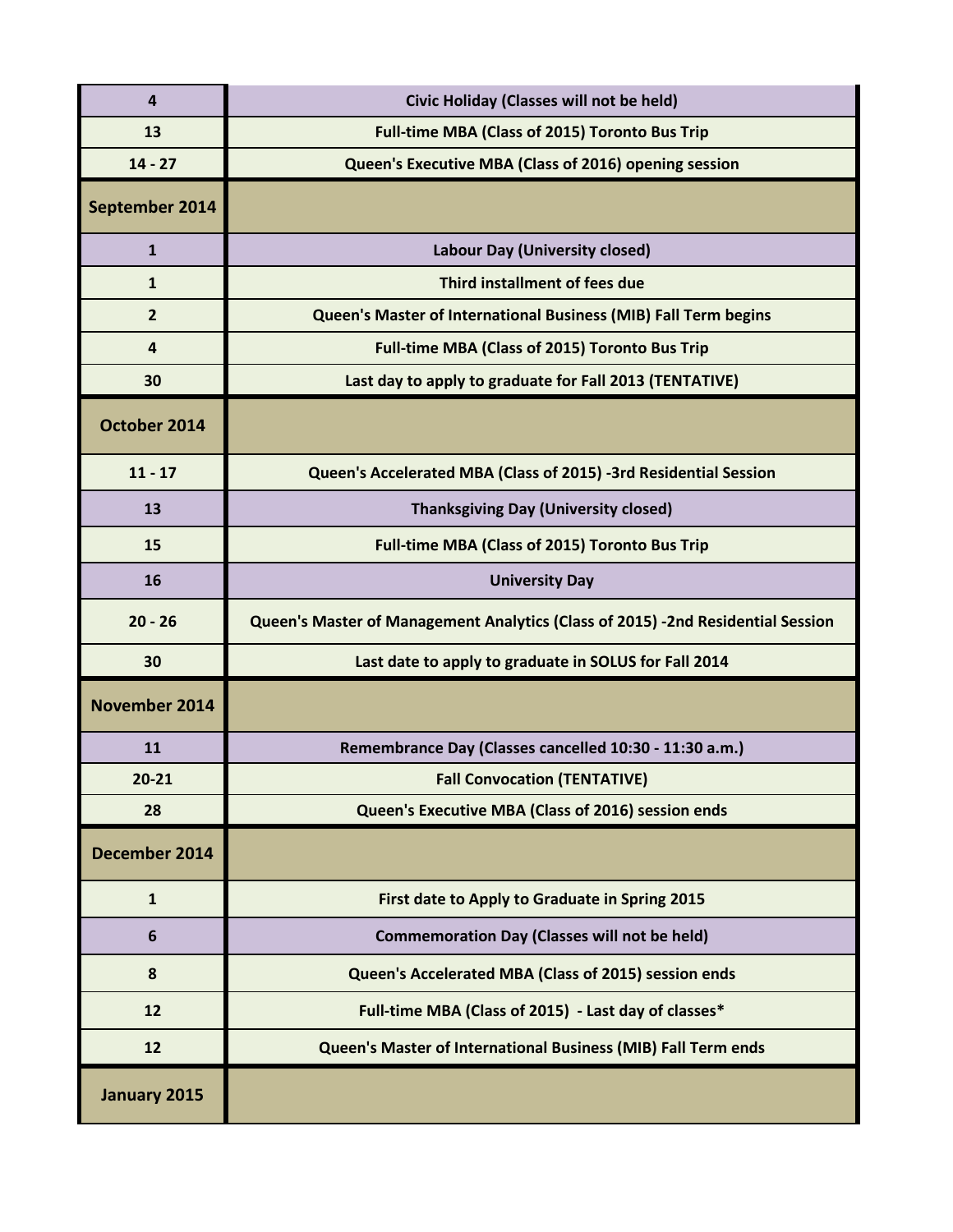| $\mathbf{1}$            | New Year's Day (all classes cancelled)                                                                                                                                            |
|-------------------------|-----------------------------------------------------------------------------------------------------------------------------------------------------------------------------------|
| $2 - 4$                 | Queen's Master of Finance (Class of 2015) -2nd Residential Session                                                                                                                |
| 5                       | Queen's Master of International Business (MIB) Winter Term begins                                                                                                                 |
| 31                      | Cornell - Queen's Executive MBA (Class of 2016) - Section #1 2nd Residential Session<br>begins                                                                                    |
| <b>February 2015</b>    |                                                                                                                                                                                   |
| $\mathbf{1}$            | Cornell - Queen's Executive MBA (Class of 2016) - Section #2 2nd Residential Session<br>begins                                                                                    |
| 11                      | Cornell - Queen's Executive MBA (Class of 2016) - Section #1 2nd Residential Session<br>ends                                                                                      |
| 12                      | Cornell - Queen's Executive MBA (Class of 2016) - Section #2 2nd Residential Session<br>ends                                                                                      |
| $15 - 21$               | <b>Executive MBA (Class of 2016) - 2nd Residential Session</b>                                                                                                                    |
| 16                      | Family Day (classes will not be held)                                                                                                                                             |
| <b>March 2015</b>       |                                                                                                                                                                                   |
| $2 - 4$                 | Queen's Master of Management Analytics (Class of 2015) -3rd Residential Session                                                                                                   |
| 4                       | Queen's Master of Management Analytics (Class of 2015) ends                                                                                                                       |
| <b>April 2015</b>       |                                                                                                                                                                                   |
| $\overline{\mathbf{3}}$ | <b>Good Friday (University closed)</b>                                                                                                                                            |
| 30                      | Queen's Master of International Business (MIB) Winter Term ends                                                                                                                   |
| 30                      | Last date to apply to graduate in SOLUS for Spring 2015                                                                                                                           |
| <b>May 2015</b>         |                                                                                                                                                                                   |
| <b>TBD</b>              | Spring Convocation: Dates will be determined in Fall 2014. Please refer to<br>http://www.queensu.ca/registrar/currentstudents/convocation/ceremonies.html to<br>view these dates. |
| $\mathbf{1}$            | Queen's Master of International Business (MIB) Summer Term begins                                                                                                                 |
| $\overline{2}$          | Queen's Master of Finance (Class of 2015) ends                                                                                                                                    |
| <b>June 2015</b>        |                                                                                                                                                                                   |
| $\mathbf{1}$            | Canada Day (Classes will not be held)                                                                                                                                             |